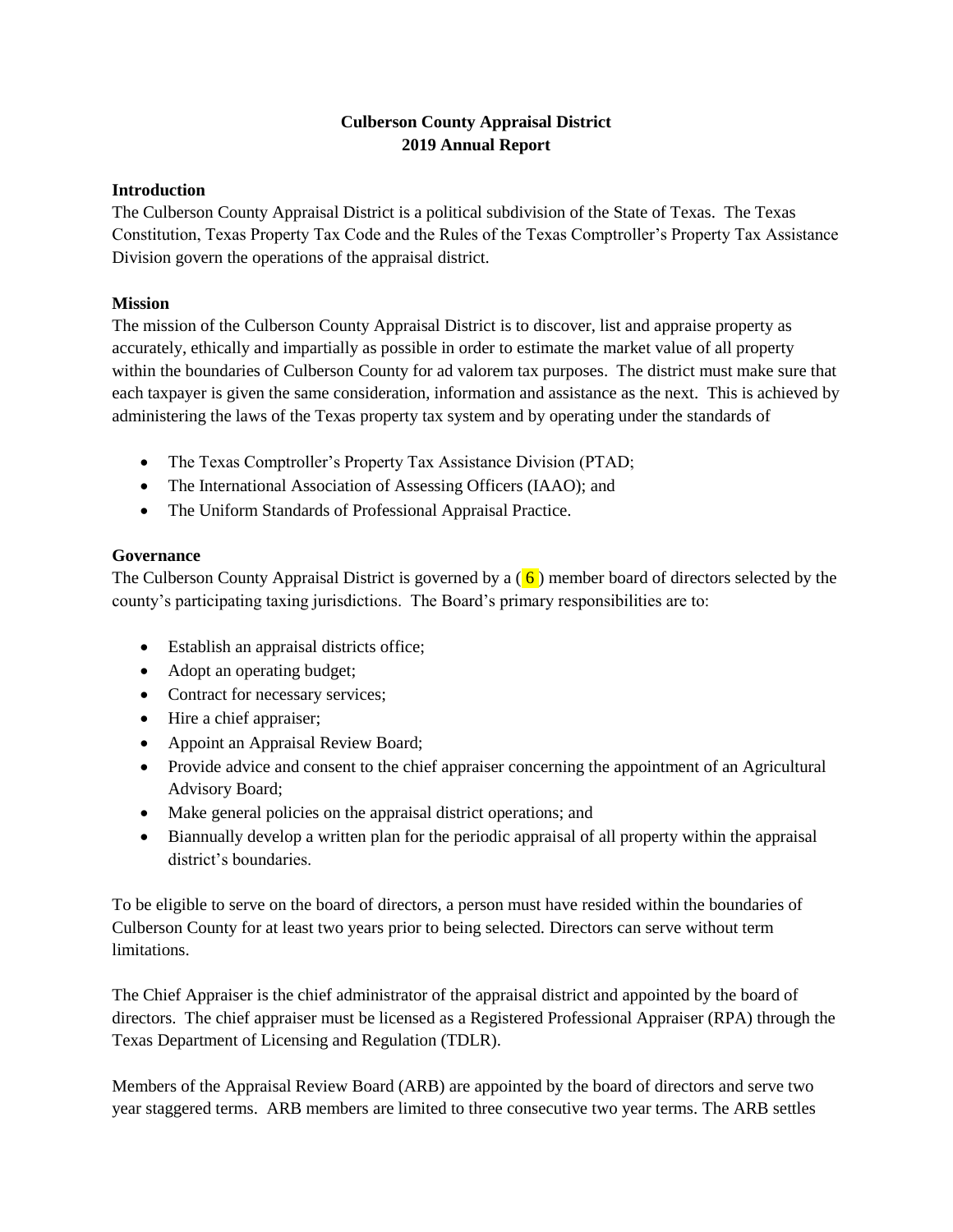value disputes between taxpayers and the chief appraiser. In 2019, Culberson County Appraisal District mailed 5,291 notices of appraised value and the ARB heard four formal appeals.

The Agricultural Advisory Board is appointed by the board of directors at the recommendation of the chief appraiser and serves to advise the chef appraiser in determining typical practices and standards for agricultural activities in Culberson County.

## **Taxing Jurisdictions**

The Culberson County Appraisal District is responsible for discovering and appraising all properties, real estate and personal property, for each taxing jurisdiction located in Culberson County. Culberson County comprises 3,812 square miles and consists of the following taxing entities:

Culberson County Culberson-Allamore ISD Town of Van Horn Culberson County Groundwater District Culberson County Hospital District

### **Property Categories**

The Culberson County Appraisal Districts contains approximately 13,526 parcels consisting of residential, commercial, personal, industrial, utilities and mineral (oil and gas) properties.

| Category                           | <b>Number of Parcels</b> | <b>Market Value</b> |
|------------------------------------|--------------------------|---------------------|
| <b>A Single Family Residential</b> | 857                      | 38,721,880          |
| <b>B</b> Multi-family              |                          | 274,570             |
| <b>C</b> Vacant Lots               | 3,529                    | 7,759,770           |
| <b>D</b> Rural Real                | 6,173                    | 15,504,690          |
| <b>E</b> Farm/Ranch Improvements   | 2,134                    | 18,693,460          |
| <b>F1 Commercial Real</b>          | 181                      | 26,501,280          |
| <b>F2 Industrial Real</b>          | 5                        | 80,290              |
| <b>J</b> Utilities                 | 18                       | 107,110             |
| <b>L1 Commercial Personal</b>      | 144                      | 7,684,820           |
| <b>M</b> Mobile Homes              | 155                      | 2,342,130           |
| <b>O</b> Residential Inventor      | 0                        |                     |
| X Totally Exempt                   | 327                      | 10,838,890          |
|                                    |                          |                     |
| <b>Totals</b>                      | 13,526                   | 128,208,890         |

Below is a summary of the 2019 appraisals by category: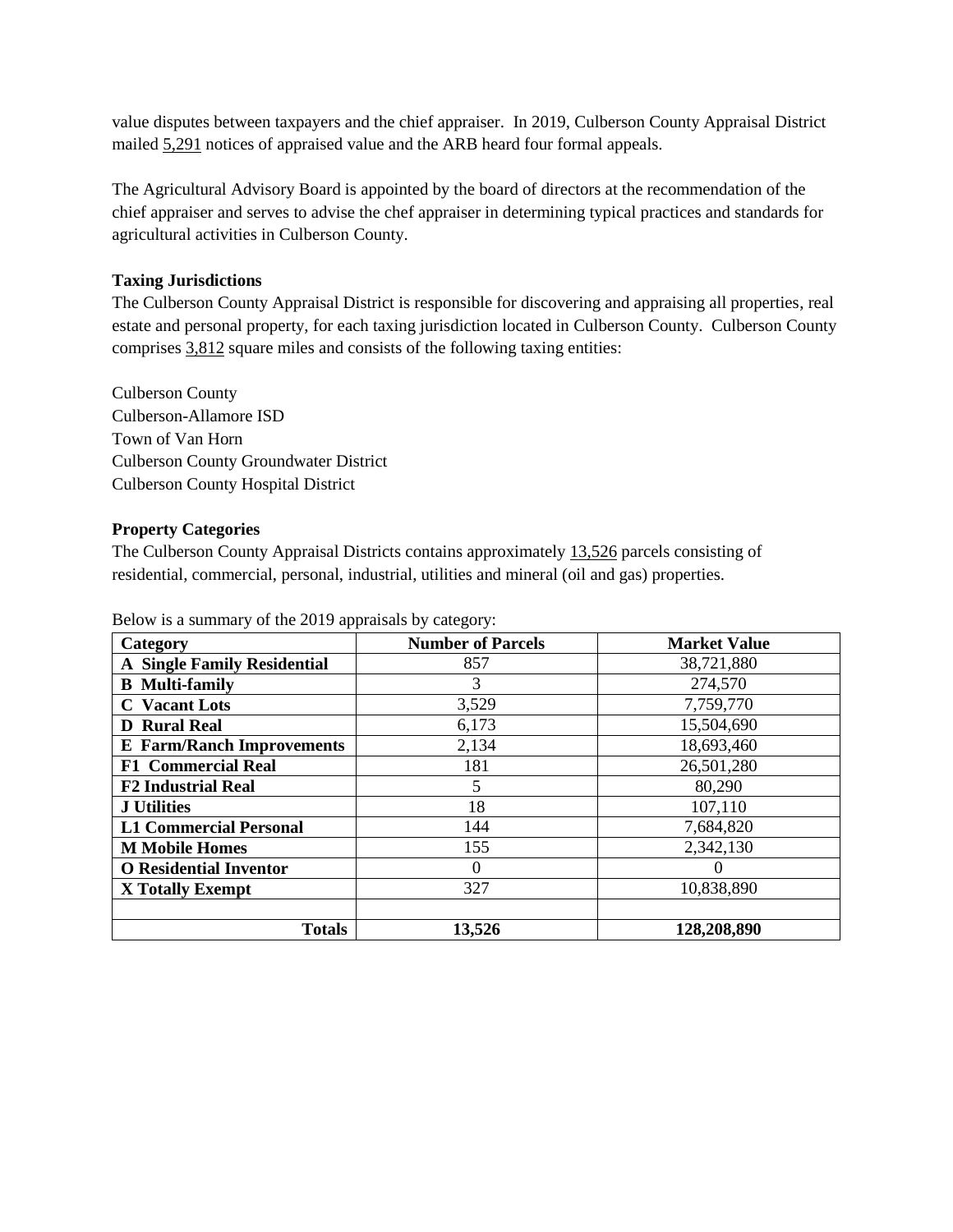#### **2019 Appraisal Operation Summary**

In 2019, the Culberson County Appraisal District appraised new property and reappraised existing property in accordance with its written 2019-2020 Reappraisal Plan. Results of the 2018 Comptroller's Property Value Study have been certified to the Commissioner of Education in August 2019. Culberson-Allamore ISD was assigned local appraised values, an indication that the Culberson County Appraisal District is generally appraising property at current market value. The results for the property categories studied are shown below. The next Property Value Study will occur in 2019.

| Category               | <b>Culberson</b> | Culberson-      |
|------------------------|------------------|-----------------|
|                        | <b>CAD</b>       | <b>Allamore</b> |
|                        |                  | <b>ISD</b>      |
| Single Family          | 36,800,900       | 38,721,880      |
| Residential            |                  |                 |
| <b>Rural Real</b>      | 15,874,500       | 15,504,690      |
| <b>Commercial Real</b> | 24,922,630       | 26,581,570      |
| <b>Utilities</b>       | 416,317,790      | 528,326,350     |
| Commercial             | 14,326,240       | 121,159,290     |
| Personal               |                  |                 |
| Overall                | 508,242,060      | 730,293,780     |

#### **Exemption Data**

Property owners may qualify for a variety of exemptions as provided by the Texas Property Tax Code.

#### **Residential Homestead**

The following chart represents the total exemption amounts granted to homeowners who qualify for this exemption on homes with a maximum of 2 acres.

| <b>Jurisdiction</b>                                 | <b>General</b><br><b>Homestead</b> | Over <sub>65</sub> | Over $55$<br><b>Surviving</b><br><b>Spouse</b> | <b>Disability</b> | 100%<br><b>Disabled</b><br><b>Veteran</b> |
|-----------------------------------------------------|------------------------------------|--------------------|------------------------------------------------|-------------------|-------------------------------------------|
| <b>Culberson County</b>                             | \$5,000                            | \$3,000            | N/A                                            | N/A               | 100%                                      |
| Culberson-<br>Allamore ISD                          | \$25,000                           | \$10,000           | N/A                                            | \$10,000          | 100%                                      |
| Town of Van Horn                                    | N/A                                | \$3,000            | N/A                                            | N/A               | 100%                                      |
| <b>Culberson County</b><br>Groundwater Dist         | N/A                                | N/A                | N/A                                            | N/A               | 100%                                      |
| <b>Culberson County</b><br><b>Hospital District</b> | N/A                                | N/A                | N/A                                            | N/A               | 100%                                      |

For school tax purposes, the over 65, disability, surviving spouse and 100% disabled veteran residential homestead exemptions create a tax ceiling prohibiting increased taxes on the homestead of existing improvements. The tax ceilings are adjusted if new improvements are added to the existing homestead.

Homeowners qualifying for the residential homestead exemption receive a **homestead cap** that limits the increase of **taxable value** on the homestead to ten percent per year.